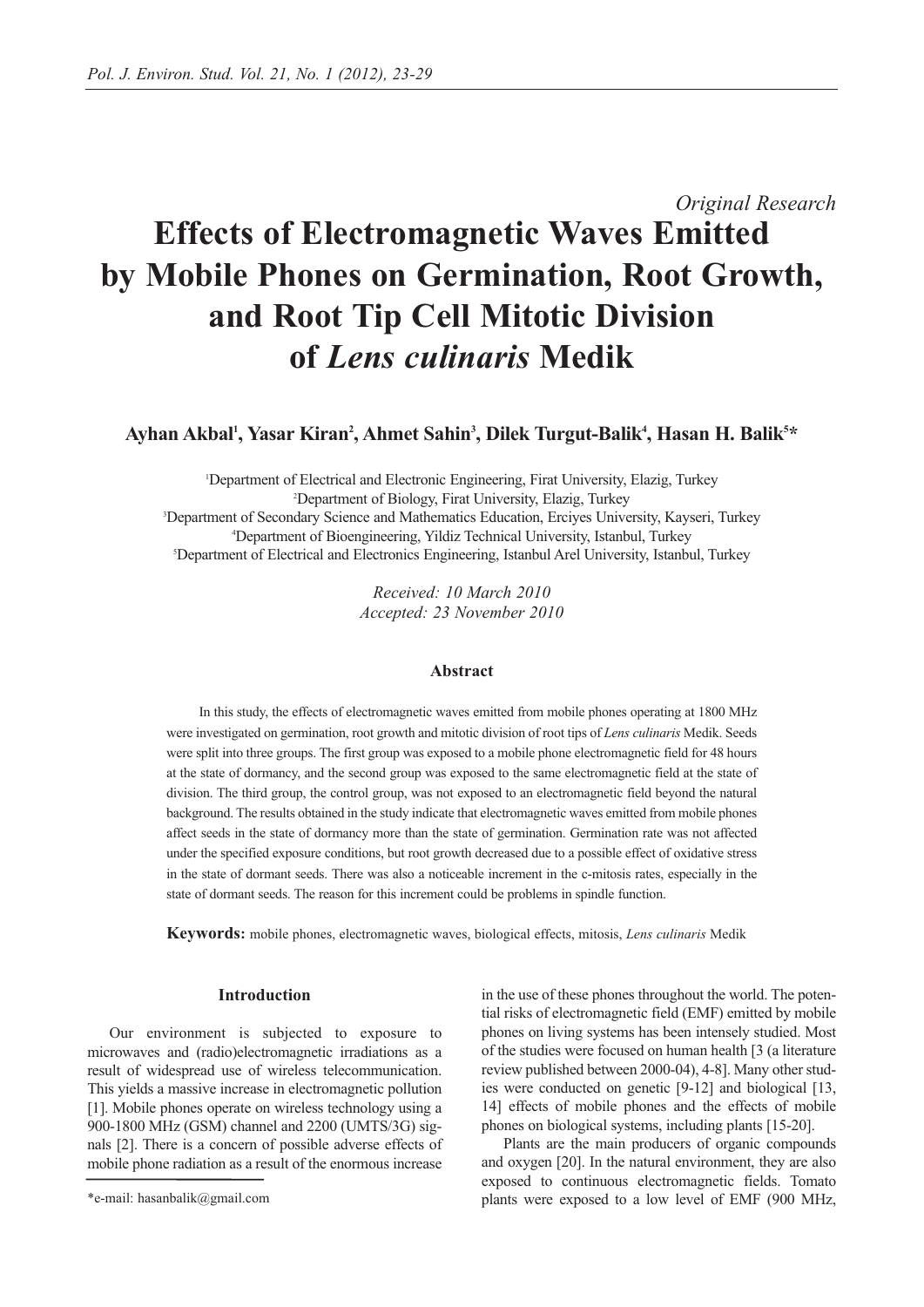5 V·m-1) for 10 minutes to measure changes in the abundance of three wound-induced transcripts playing a role in the early events of plant responses to stress [17]. They suggested that application of radio frequency fields has a stimulus effect on tomato plants, resulting in the accumulation of stress-related transcripts.

Duckweed (*Lemna minor* L.) was exposed to EMF for two hours to investigate the physiological response of the plant [18]. Oxidative stress was induced, especially at 900 MHz, by exposure of the duckweed to non-thermal exposure to radiofrequency fields, probably due to the effect on antioxidative enzyme activities.

The inhibitory effect of EMF radiation on root growth of mung bean (*Vigna radiate*) has recently been investigated [19]. Significant inhibition of root growth was observed as a result of the application of a cell phone electromagnetic field by inducing reactive oxygen species-generated oxidative stress in a time-dependent manner.

*Allium cepa* L. seeds were exposed to radio frequency EMFs (400 and 900 MHz, for two hours at different strengths) to investigate the effects of this application on root growth, mitotic activity, and mitotic aberrations of *Allium cepa* L. meristematic cells [20]. It was reported that the root's length and germination rate were not changed depending on the specified application, but mitotic index was increased significantly and mitotic aberrations, such as lagging chromosomes, vagrants, chromosome stickness, and disturbed anaphase were induced. The reason for the increase in the mitotic abnormalities may be explained with the impairment of the mitotic spindle following the application of electromagnetic fields.

In a recent study, cell mitosis was also observed continuously under the microscope on metastatic murine B16F10 melanoma cells that were exposed to modulated EMF similar to mobile phone signals. It was reported that the sequence of mitotic events, the mitosis total duration, and the duration of each of the mitosis phases were not modified by cell exposure to 900 MHz GSM-EMF signal of 2.2 W/kg SAR applied for 1 hour [21].

Literature about the biological effects of EMF emitted by mobile phones and their possible effects on plants are still unclear and contradictory. The present study aims to build up the knowledge on the possible genetic effects of mobile phone EMF *in vivo*. *Lens culinaris* Medik (Lentil) was chosen for the current research because of having a relatively small number (2n: 24) of large chromosomes. In addition, lentil seeds are edible and therefore has potential economic use in food industry. Germination root growth and mitotic division of root tips of lentil seeds were analyzed, and aberrations such as c-mitosis, bridges, and laggard or vagrant chromosomes were visibly checked under the microscope.

#### **Materials and Methods**

# Plant Material and Growth Conditions

*Lens culinaris* Medic seeds (Lentil) were obtained from the agriculture directorate of Elazig, Turkey. 30 lentil seeds were planted on double-layer filter paper in an 11 mm diameter petri dish as three replicates. Seed samples in the first petri dish were used to apply electromagnetic waves to the seeds in a dormant state for 48 hours, then germinated in a controlled laboratory at 22ºC in natural light. Seed samples in the second petri dish were germinated in a controlled laboratory environment at 22ºC prior to application of electromagnetic waves to the root tips for 48 hours. The third was used as control. Control seeds were not subjected to electromagnetic waves beyond the natural background.

## Electromagnetic Field Exposure System

The experiments used mobile phones operating at 1800 MHz with 1 mW antenna output power. An information signal was sent for realization of modulation during communication. The original duration of the information signal was 4.6 ms, but it is compressed to 0.58 ms and transmitted *via* the mobile phones. The Mobile phone and base stations send a pulse whose duration is 0.58 ms every 4.6 ms. In this way energy transfer is also realized.

The first group of seeds were exposed to mobile phone EMF for 48 hours prior to germination (referred to as state of dormancy). EMF was applied to the second group of seeds for 48 hours while germinating (referred to as state of division). The third group of seeds were not subjected to EMF beyond the natural background and used as control. Distance between the petri and mobile phone was 2.2 cm in order to supply 0.76 W/kg SAR. This value has been consciously chosen, because the human brain is subject to the same electromagnetic field strength when a mobile phone is used while talking at a distance of 2.2 cm from the ear. The implemented experiment system is put into a fibreglass box of dimensions 150×120×60 cm. Finally, the box was placed in the incubator in order to keep temperature constant. Signals generated randomly by computer were applied to the voice inputs of each mobile phone to provide data transmission *via* antenna through petries. The system has been shown in Fig. 1.

#### Cytogenetic Analysis

Seed roots were harvested immediately after exposure. Root tips were cut out and immersed in paradichlorobenzene for 4 h, fixed in acetic acid-alcohol (1:3) for 24 h, then transferred into 70% alcohol and stored in a fridge until use. Root tips were removed from alcohol, washed with tap water, and hydrolized with 1 N HCl at 60ºC for 17 min for mitotic evaluation. They were stained with Feulgen reactive for 1 h. After that the root tips were kept in tap water for 15 min. Finally the very end part of the root tips that stained intensly were cut out and squashed in 45% acetic acid and used for microscopic evaluation.

#### **Results**

Possible cytogenetic effects upon EMF emitted by mobile phones were investigated by germination rate, root growth and mitotic division of root tips of *L. culinaris*. The first group of seeds were exposed to mobile phone EMF for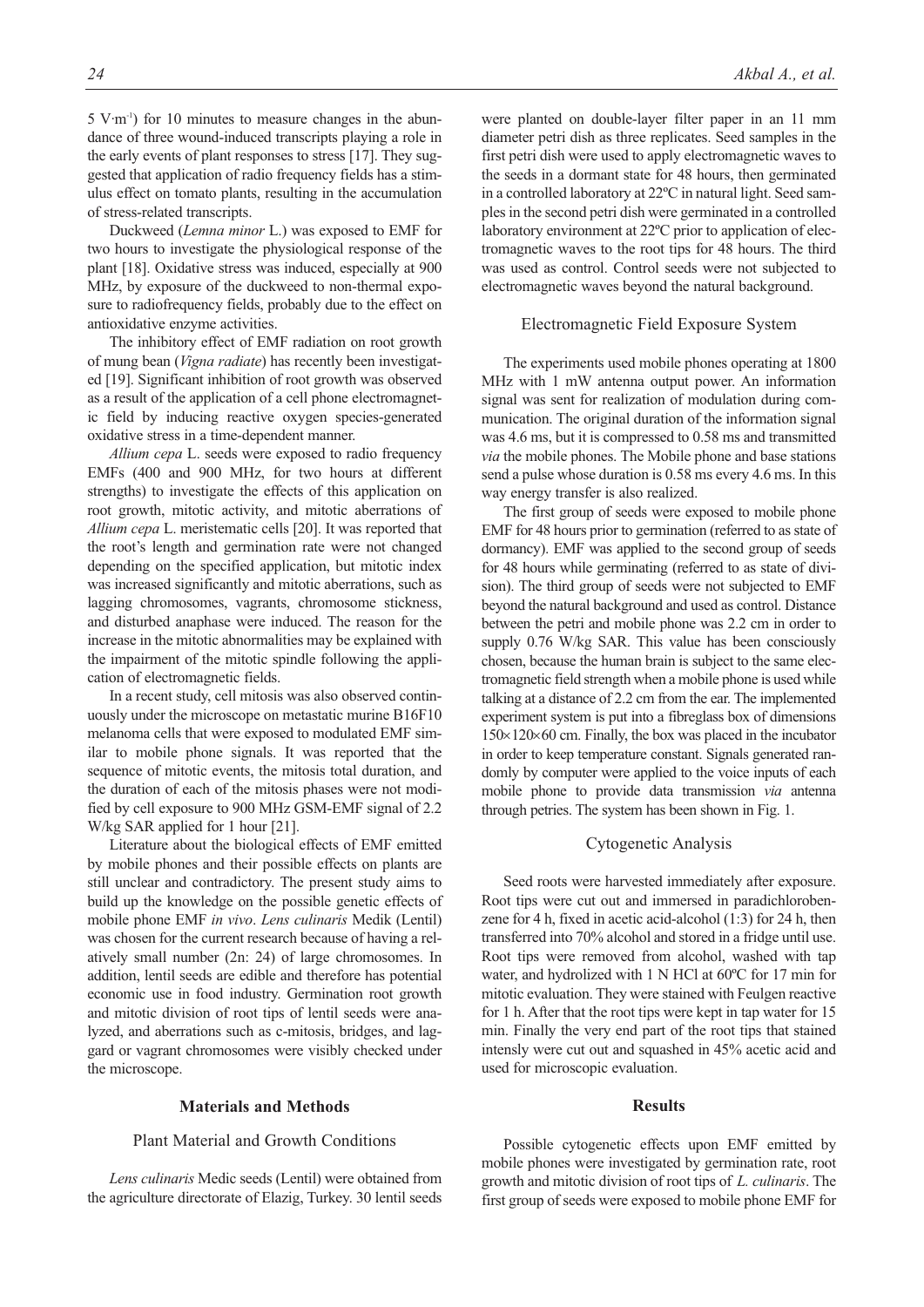48 hours prior to germination (referred to as state of dormancy). EMF was applied to the second group of seeds for 48 hours while germination (referred to as state of division). The third group of seeds were not subjected to EMF beyond the natural background and used as control.

No significant difference was observed between any investigated groups and control samples in terms of germination rate. 14, 13, and 11 seeds out of 30 were germinated in the state of dormancy, division and control groups, respectively.

Root growth of *L. culinaris* after the determined exposure conditions are presented in Fig. 2. As seen in Fig. 2, significant differences in the root growth were observed among each group. The root growth in the control group averaged 1.73 cm, but the difference was significant between root growth of state of dormancy and state of division, which are 0.70 cm and 2.35 cm in an avarage, respectively.

Normal mitosis phases have been observed in the 48 hours-old control seedlings that were not exposed to EMF beyond the natural background (Fig. 3).

Experimental results of mitosis in the root tip cells of *L. culinaris* seeds have been given in Table 1. As clearly shown in Table 1, 8.85% and 14.05 of the seeds were ger-



Fig. 1. Electromagnetic field exposure system.



Fig. 2. Root growth of *L. culinaris* after exposure to mobile phone EMF.

minated at the state of dormancy and state of division seeds, respectively. The percentage of germination in control seeds was 10.35%. This may indicate that electromagnetic waves affect the embryonic cells more than the dividing cells and therefore reduce the rates of germination in these seeds.

Germination was decreased by 12.50% in the state of dormancy seeds compared to the germination rate of the control seeds. In contrast, germination was increased by 35.65% in the state of division seeds compared to the control group as a result of possible thermal effect (Table 1). This observation was also supported by Fig. 2, showing the difference in the germination of each group of seeds. Therefore, it is reasonable to conclude that germination was reduced because of harmful effects of electromagnetic waves on the lentil embrios. Another effect of electromagnetic waves on embrio was observation of abnormal dividing rates in these cells. Application of electromagnetic wave to the seeds at the dormancy state increased abnormal division by 52.38% compared to control cells as shown in Table 1, whereas no reasonable abnormal division effect was observed experimentally on the cells exposed to the electromagnetic waves during germination. Both experimental results are consistent in that embryonic cells were much more affected by the electromagnetic waves than the germinating cells.

Experimental results of abnormal mitosis stages are given in Fig. 4. Numbers and rates of chromosome aberrations in experimental and control groups are presented in Table 2, where the percentage of c-mitosis is 2.65%, 1.71%, and 0.98% in the state of dormancy, state of division, and the control seeds, respectively. Table 2 also shows that increases in the c-mitosis are 185.71% in the state of dormancy seeds and 84.3% in the state of division seeds, compared to the control group. The ratios of other chromosome aberrations were at neglectable levels in different stages of mitosis.

# **Discussion**

The present study was conducted to explore the effects on EMF irradiated by mobile phones on the germination, root growth, and mitotic division of root tips of *Lens culinaris* Medic. The effects of EMF emitted by mobile phones on plant germination is contradictory. *Allium cepa* L. seeds were exposed to 400 and 900 MHz of EMFs for 2 h, and no significant changes were observed in the germination rates of the seeds [20] as in our study, even applying the EMFs for a longer period. In contrast, the effects of radio frequency EMF generated from a radio location station were investigated on needles and cones of pine trees, and low germination of seeds were reported as a result of stress caused by exposure to radiofrequency EMF [16].

A correlation was observed between root growth and the amount of normal dividing cells. Mitotic activity was higher in the state of division and lower in the state of dormancy compared to the control. In parallel to mitotic activity, root growth was also higher in the state of division and lower in the state of dormancy compared to the root growth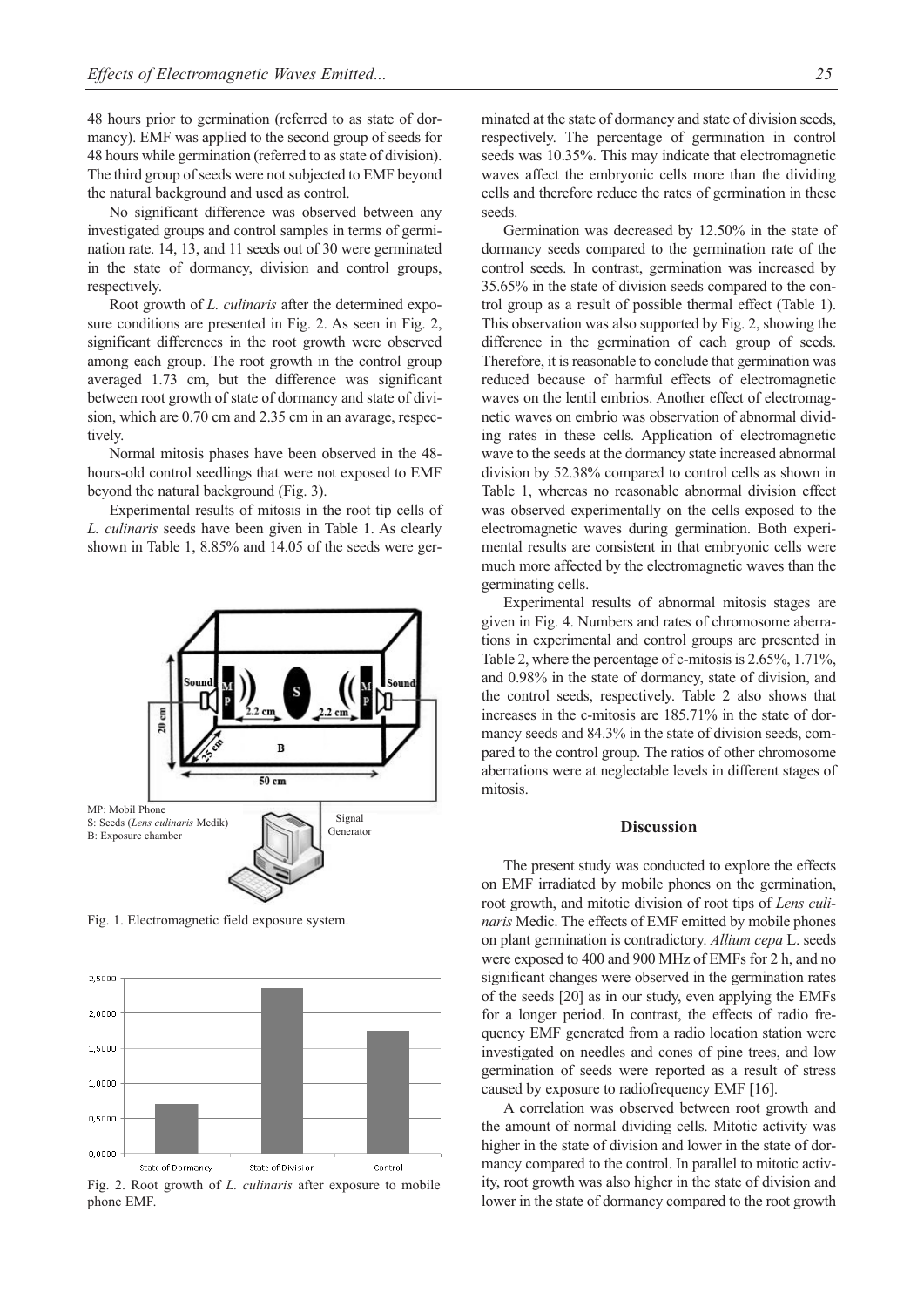| Experiment                                                                                         | Cells    |        | Divided cells | Mitotic | Division increase<br>compared to | Abnormal<br>division | Abnormal division<br>increase compared |
|----------------------------------------------------------------------------------------------------|----------|--------|---------------|---------|----------------------------------|----------------------|----------------------------------------|
|                                                                                                    | analyzed | Normal | Abnormal      | index   | control $(\% )$                  | rate $(\% )$         | to cotrol $(\% )$                      |
| Electromagnetic waves applied for<br>48 hours prior to 48 hours<br>germination (state of dormancy) | 2000     | 177    | 12            | 8.85    | $-12.50$                         | 6.35                 | 52.38                                  |
| Electromagnetic waves applied for<br>48 hours while germinating<br>(state of division)             | 2000     | 281    | 12            | 14.05   | 35.65                            | 4.10                 | $-1.71$                                |
| Control                                                                                            | 2000     | 207    | 9             | 10.35   |                                  | 4.17                 |                                        |

Table 1. Experimental results of mitotic division.

of the control seedlings. This supports the idea that root growth can depend on mitotic activity [20]. This positive correlation confirms our findings that mobile phone EMFs may have an effect on the root growth process. Effects of 900 MHz cell phone EMFr were investigated on the rooth growth of *Vigna radiata* (mung bean). It was found that

application of cell phone EMFr has an inhibitory effect on the rooth growth of mung bean by inducing reactive oxygen species-generated oxidative stress, despite increased activities of antioxidant enzymes [19]. This may explain our results obtained on the dormancy state seeds that root growth was reduced by 59.55% compared to the control



Prophase Metaphase Metaphase



Telophase Telophase Telophase

Fig. 3. Normal mitosis stages in the root tip cells of control *L. culinaris* seeds (scale bars: 10 µm).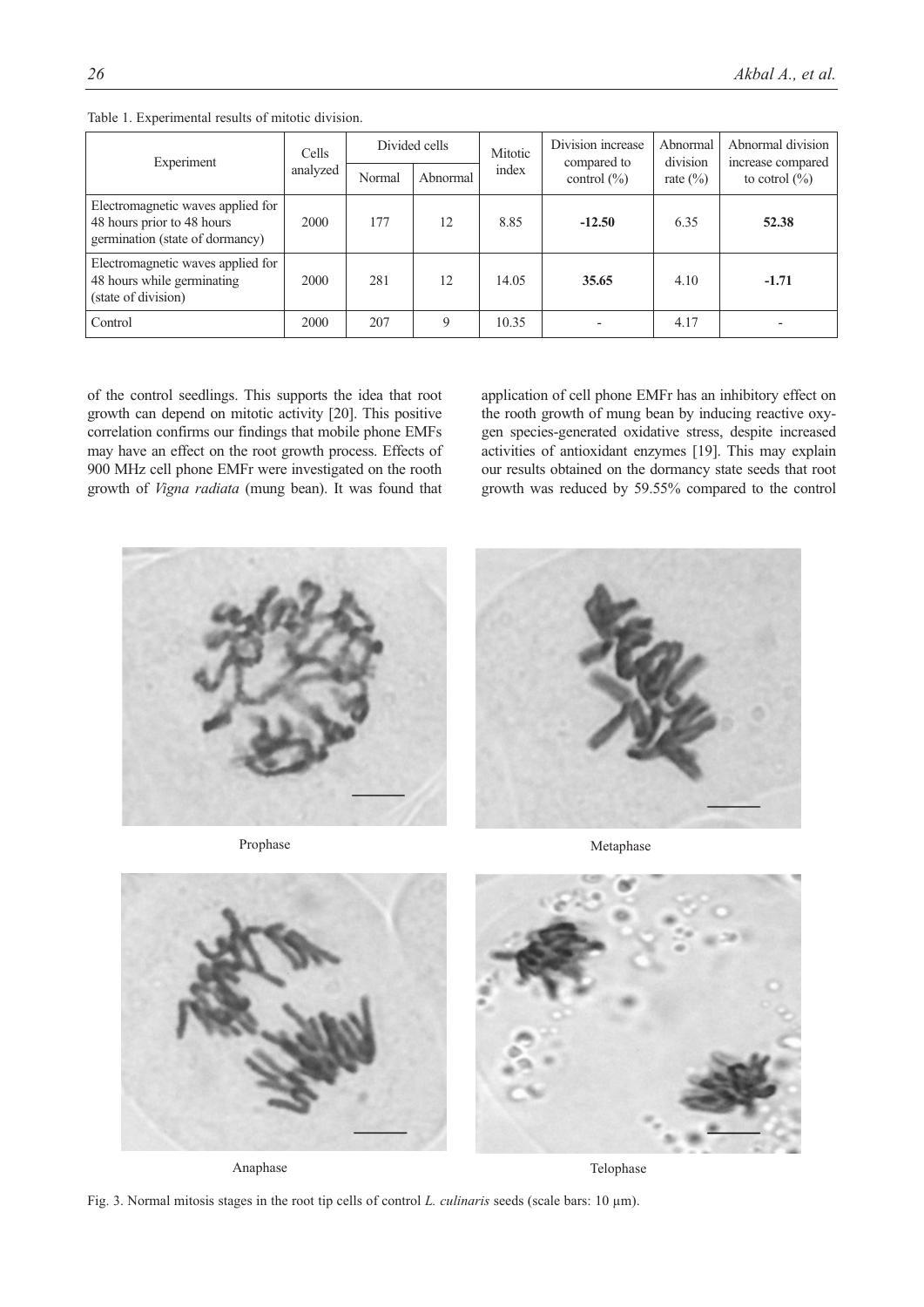| c-mitosis<br>Rate<br>(%)                                                     |      |                                     |      |                                    |      |                       |      |                     |      |                        |         |              |                    |                         |      |
|------------------------------------------------------------------------------|------|-------------------------------------|------|------------------------------------|------|-----------------------|------|---------------------|------|------------------------|---------|--------------|--------------------|-------------------------|------|
|                                                                              |      | Laggard chromosomes<br>in metaphase |      | Vagrant chromosomes<br>in anaphase |      | anaphase<br>Bridge in |      | Multipolar anaphase |      | telophase<br>Bridge in |         | in Telophase | Vagrant chromosome | Multipolar<br>telophase |      |
|                                                                              | Num. | Rate<br>$(\%)$                      | Num. | Rate<br>(%)                        | Num. | Rate<br>(%)           | Num. | Rate<br>(%)         | Num. | Rate<br>(%)            | Num.    | Rate<br>(%)  | Num.               | Rate<br>(%)             | Num. |
| 2.65<br>Electromagnetic waves applied for<br>germination (state of dormancy) |      | 0.01                                |      | 0.01                               |      | 0.01                  |      | 0.01                |      | 0.00                   |         | 0.01         |                    | 0.01                    |      |
| 1.71<br>Electromagnetic waves applied for                                    |      | 0.01                                |      | 0.01                               |      | 0.00                  |      | 0.00                |      | 0.00                   |         | 0.00         |                    | 0.00                    | 0    |
| 0.93                                                                         |      | 0.01                                |      | 0.01                               |      | 0.00                  |      | 0.00                |      | $\overline{0.00}$      | $\circ$ | 0.00         |                    | 0.00                    |      |

group. Reduced plant growth was also reported as a result of the application of EMF exposure at radio frequencies of 400, 600, and 1900 MHz on *Lemna minor* [22]. The increase in the root growth of state of division seeds could be explained as a result of thermal effect.

A literature research was performed on the genotoxic effects of radiofrequency electromagnetic fields [12]. Of 101 publications, 49 reported genotoxic effects while 42 did not. Numerical or structural anomalies of metaphase chromosomes were exploited by 21 studies that 9 of them report positive finding and 11 negative [12]. This part of the present study exploits cytogenetic effects of electromagnetic fields emitted by mobile phones on the root meristematic cells of *L. culinaris* seeds. Laggard chromosomes, cmitosis, vagrant chromosomes, and bridges were investigated parameters (Fig. 4).

The *Allium* test is known to be a standard in monitoring environmental pollution [23]. This test provides information about environmental hazards caused by chemicals, pollutants and contaminants that observation of the adverse effects on chromosomes by this test provides an indication of toxicity [24]. In this present study, c-mitosis, laggard chromosomes in metaphase, multipolar anaphase, vagrant chromosomes in anaphase, bridge in anaphase, multipolar telophase, vagrant chromosomes, and bridge in telophase were observed aberrations (Fig. 4). In a recent study, observation of lagging chromosomes, vagrants, disturbed anaphases and chromosome sticknes in EMF-treated *Allium cepa* root meristematic cells were suggested to be a possible result of exposure to spindle function [20]. In our study, chromosome aberrations except the c-mitosis were found to be similar to the control group. The rate of c-mitosis was 2.64% in state of dormancy seeds, 1.71% in the state of division seeds, and 0.93% in the control group (Table 2). Observation of high rates of c-mitosis in the state of dormancy seeds is consistent with the rate of abnormal division rate results (Table 1). This rate was 4.17% in the control seeds, but 6.35% in the state of dormancy seeds. As suggested by [7, 25], that in the case of c-mitosis, the nuclear spindle is fully inactivated, meaning that no equatorial plate becomes organized and that the centromere division is [25]. Having an increased rate of c-mitosis on both state of division seeds and state of dormancy seeds may support the idea that electromagnetic exposure by mobile phones has a hazardous effect on spindle function of *Lens culinaris* root tip meristematic cells as in *Allium cepa* [20, 25].

As seen in our general results, dormant seeds exposed to an electromagnetic field emitted by a mobile phone was much more affected than the state of division seeds in terms of root growth and chromosome aberrations. Similar to the results of the dormant seeds in our study, fertile chicken eggs were exposed to a cell phone in the call position over the entire incubation period. A harmful effect was observed on embryo survival upon prolonged and permanent exposure of fertile chicken eggs to cell phone radiation [26]. Detection of negative effects on embryo is consistent with our findings that seeds in the dormant state were more affected.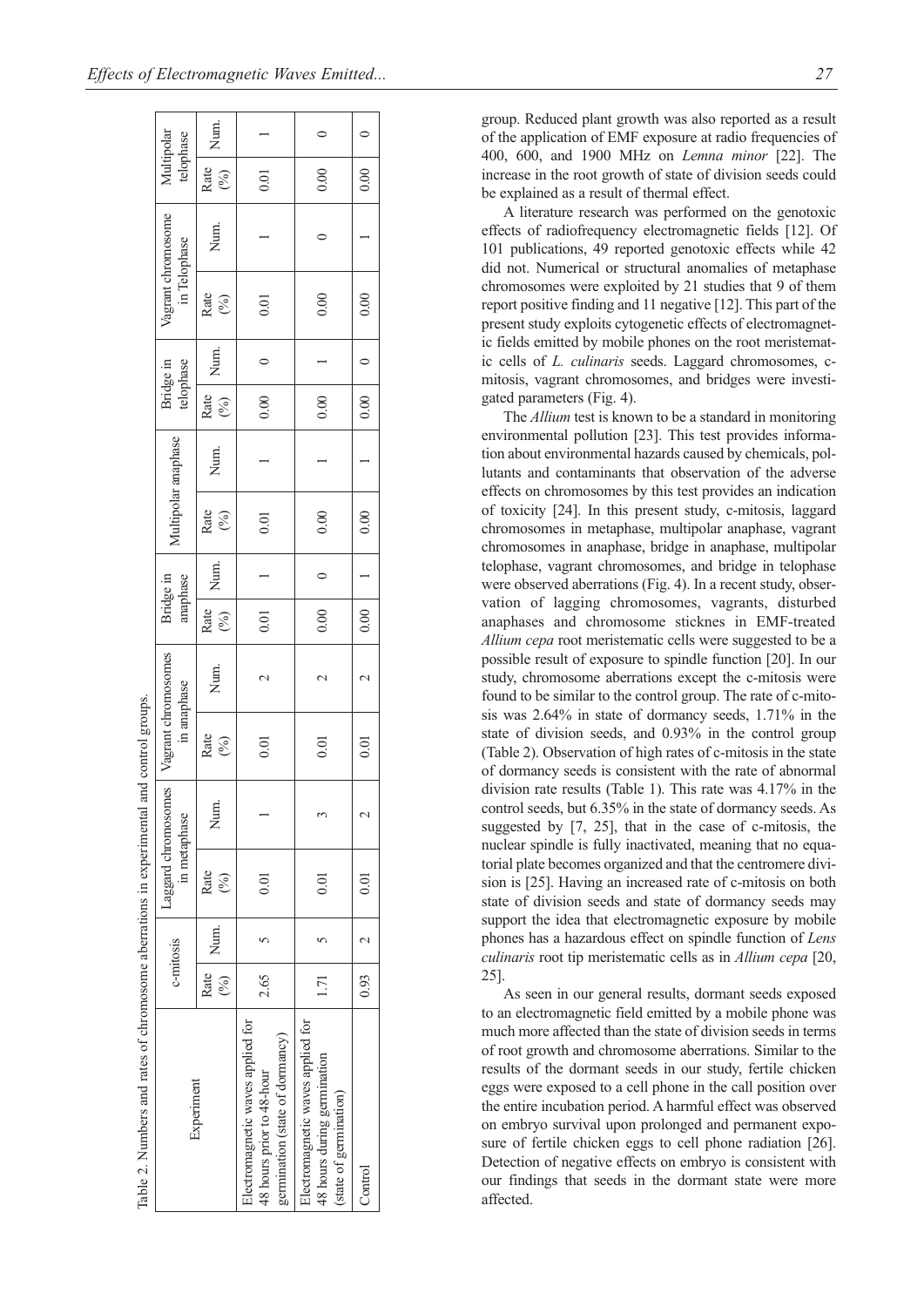

c-mitosis



Multipolar Anaphase



mitosis Laggard chromosomes in Metaphase



Multipolar Anaphase



Vagrant chromosomes in Anaphase Bridge in Anaphase Bridge in Anaphase







Multipolar Telophase Vagrant chromosomes Multipolar Telophase Vagrant chromosomes and bridge in Telophase

Fig. 4. Chromosome aberrations in the root tip cells of *Lens culinaris* Medic seeds caused by electromagnetic waves emitted from mobile phones (scale bars: 10  $\mu$ m).